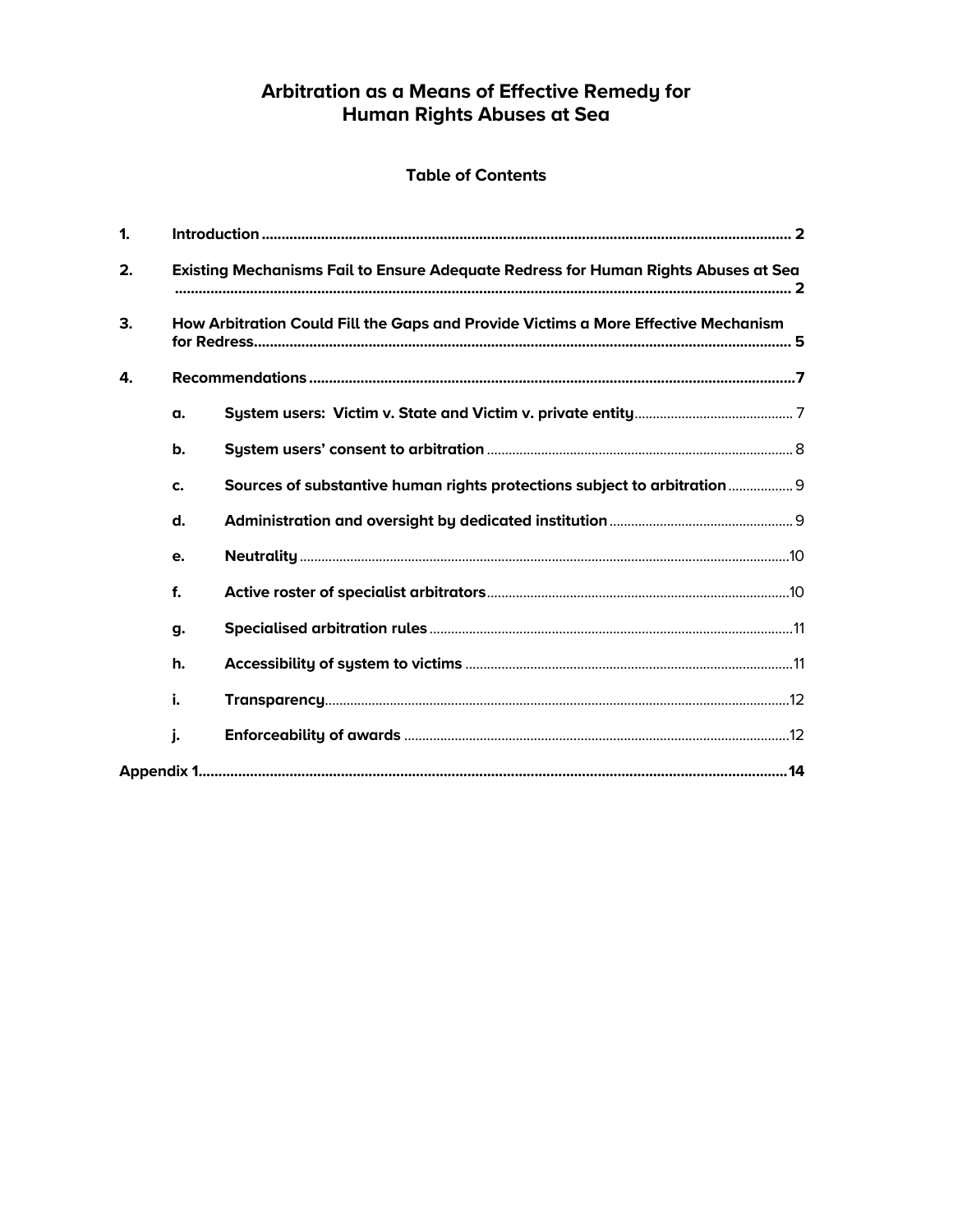# **1. Introduction**

- 1. The United Nations (UN) defines human rights as "rights inherent to all human beings, regardless of race, sex, nationality, ethnicity, language, religion, or any other status."<sup>1</sup> The philosophy of human rights at sea builds on this basic definition to add the following four core principles: that human rights apply at sea to exactly the same degree and extent that they do on land; that all persons at sea, without any distinction, enjoy human rights; that there are no maritime-specific rules allowing derogation from human rights standards; and that all human rights established under treaty and customary international law must be respected at sea.
- 2. At present, these fundamental principles are not being adequately respected, complied with or enforced. Widespread and systematic human rights abuses continue to occur at sea, including slavery, abandonment, sex trafficking, sexual assault and deprivation of basic labour rights.
- 3. That these issues have persisted and even worsened notwithstanding the existence of a wellestablished body of international human rights law indicates clearly that human rights abuses at sea require special attention. This is especially true of human rights violations on the high seas, where the policing and enforcement of human rights violations is all the more difficult.
- 4. A concomitant of the chronic state of impunity and lack of accountability for human rights abusers at sea is the lack of effective remedy for victims. Despite the existence of a number of well-developed human rights mechanisms at the international, regional and domestic levels, the reality is that victims of maritime human rights abuses are not accessing these existing fora in any significant numbers. The vast majority therefore are left without a remedy.
- 5. An arbitration-based mechanism of redress for human rights abuses at sea would address both the procedural and the substantive dimensions of a victim's right to a remedy. It would do so by providing: (i) a neutral and visible forum in which human rights issues could be resolved; (ii) a procedure that is both efficient and financially accessible to victims; (iii) an adjudicative process that is highly specialised and tailored to the sensitivities of human rights issues as well as to the particularities of the maritime space; and (iv) binding arbitral awards that would be enforceable internationally.

# **2. Existing Mechanisms Fail to Ensure Adequate Redress for Human Rights Abuses at Sea**

6. International and regional human rights protections. Various multilateral instruments impose duties on States to take certain acts, or to refrain from taking certain acts, in order to respect,

 1 See United Nations Website, Human Rights, https://www.un.org/en/sections/issues-depth/human-rights/.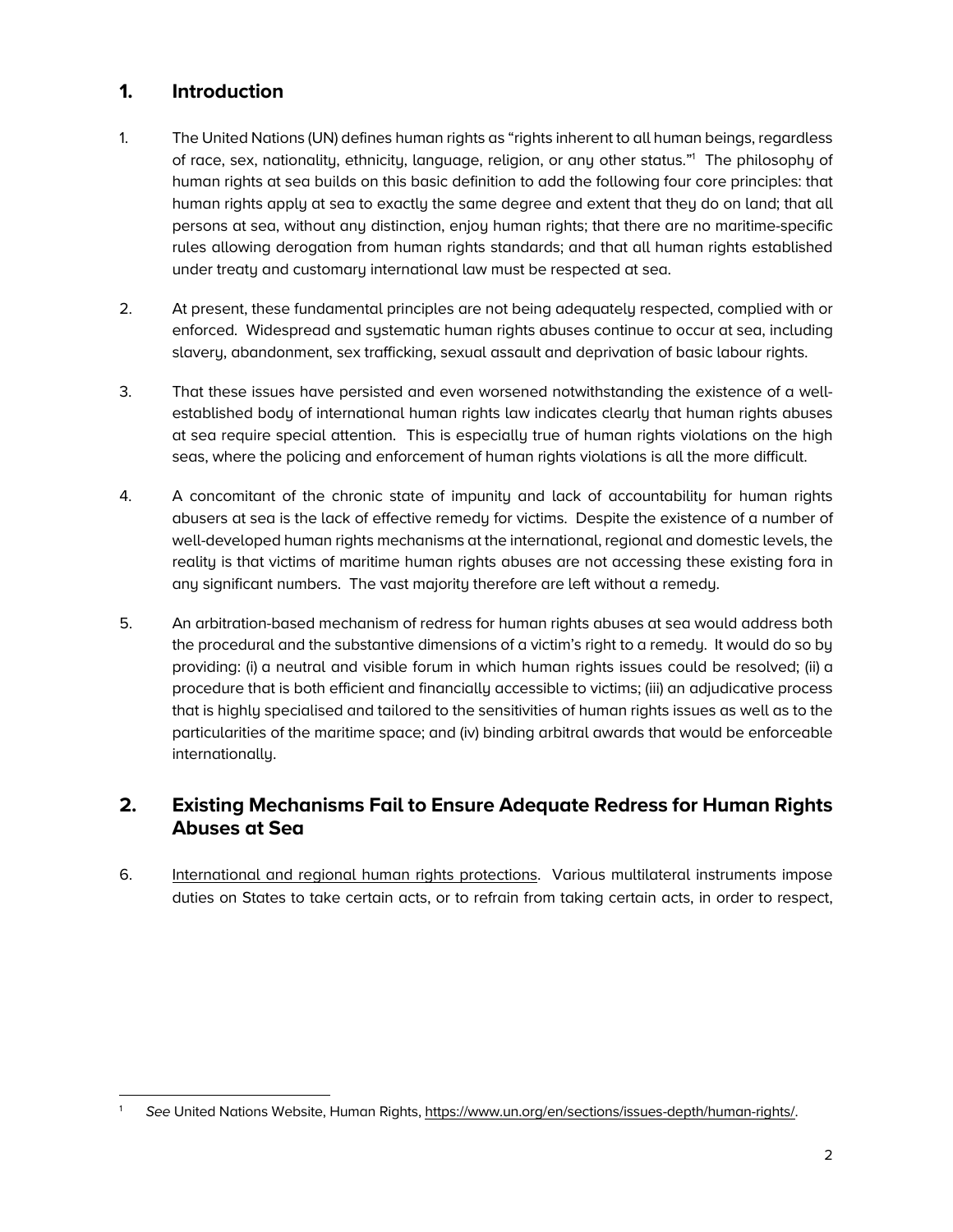protect and fulfil human rights, both generally<sup>2</sup> and in the specific maritime context.<sup>3</sup> Many of these standards have the status of customary international law, meaning that they bind even States who are not parties to the relevant agreement. A State is, moreover, bound by its human rights obligations wherever it exercises its jurisdiction, including at sea. This well-established corpus of substantive law is accompanied by a number of different bodies at both the international and regional levels empowered to hear complaints against States that are alleged to have failed to comply with their human rights obligations.

- 7. The European Court of Human Rights (ECtHR), applying the European Convention on Human Rights (ECHR), has recognised that, "as regards the exercise by a State of its jurisdiction on the high seas, . . . the special nature of the maritime environment cannot justify an area outside the law where individuals are covered by no legal system capable of affording them enjoyment of the rights and guarantees protected by the Convention which the States have undertaken to secure to everyone within their jurisdiction."4
- 8. Domestic human rights protections. The vast majority of States also have adopted constitutional provisions and other laws protecting human rights and freedoms, as well as laws and regulations on labour standards and protections. These laws bind all legal entities and individuals under the State's jurisdiction.
- 9. Pursuant to the international law of the sea, the activity aboard any vessel is, moreover, subject to the jurisdiction and laws of the vessel's country of origin (the "flag State").<sup>5</sup> Pursuant to UNCLOS, such jurisdiction expressly includes "social matters" and "safety at sea", notably with

<sup>5</sup> UNCLOS Convention, Articles 91, 92, 94.

 In addition to the founding pillars of international human rights law, the UN Charter (1945) and the Universal Declaration of Human Rights (1948), there are nine core international instruments imposing human rights obligations on States: the International Convention on the Elimination of All Forms of Racial Discrimination (ICERD) (adopted 1965, entered into force 1969); the International Covenant on Civil and Political Rights (ICCPR) (adopted 1966, entered into force 1976); the International Covenant on Economic, Social and Cultural Rights (ICESCR) (adopted 1966, entered into force 1976); the Convention on the Elimination of All Forms of Discrimination against Women (CEDAW) (adopted 1979, entered into force 1981); the Convention against Torture and Other Cruel, Inhuman or Degrading Treatment or Punishment (CAT) (adopted 1984, entered into force 1987); the Convention on the Rights of the Child (CRC) (adopted 1989, entered into force 1990); the International Convention on the Protection of the Rights of All Migrant Workers and Members of Their Families (ICMW) (adopted 1990, entered into force 2003); the Convention on the Rights of Persons with Disabilities (CRPD) (adopted 2006, entered into force 2008); and the International Convention for the Protection of All Persons from Enforced Disappearance (CPED) (adopted 2006, entered into force 2010).

<sup>3</sup> For example, in 2013, the International Labour Organization (ILO)'s Maritime Labour Convention (adopted 2006) came into force. Known as the "seafarers' bill of rights", it sets out the rights of all seafarers to decent work and living conditions. This was followed by the entry into force in 2017 of the ILO's Work in Fishing Convention No. 188 (adopted 2007) (also known as the "Fishing Labour Convention"), focusing on securing decent work conditions, both at sea and ashore, for the millions of workers worldwide in the fishing sector. The International Maritime Organization (IMO) likewise has enacted a number of instruments relevant to the protection of human rights at sea. They include the International Convention for the Safety of Life at Sea (SOLAS) (adopted 1974, entered into force 1980), the International Convention on Maritime Search and Rescue (the SAR Convention) (adopted 1979, entered into force 1985), and the Convention for the Suppression of Unlawful Acts Against the Safety of Maritime Navigation (the SUA Convention) (adopted 1988, entered into force 1992). Certain provisions of the United Nations Convention on the Law of the Sea (UNCLOS) also are relevant to protecting human rights in the maritime context. Most notably, Article 98 UNCLOS imposes on States a duty to require the master of a ship flying its flag to render assistance to persons distressed at sea.

<sup>4</sup> *Hirsi Jamaa and others v. Italy*, ECtHR, Judgment of 23 February 2012, para. 178. *See also Case of Medvedyev and others v. France*, ECtHR, Judgment of 29 March 2010, para. 81.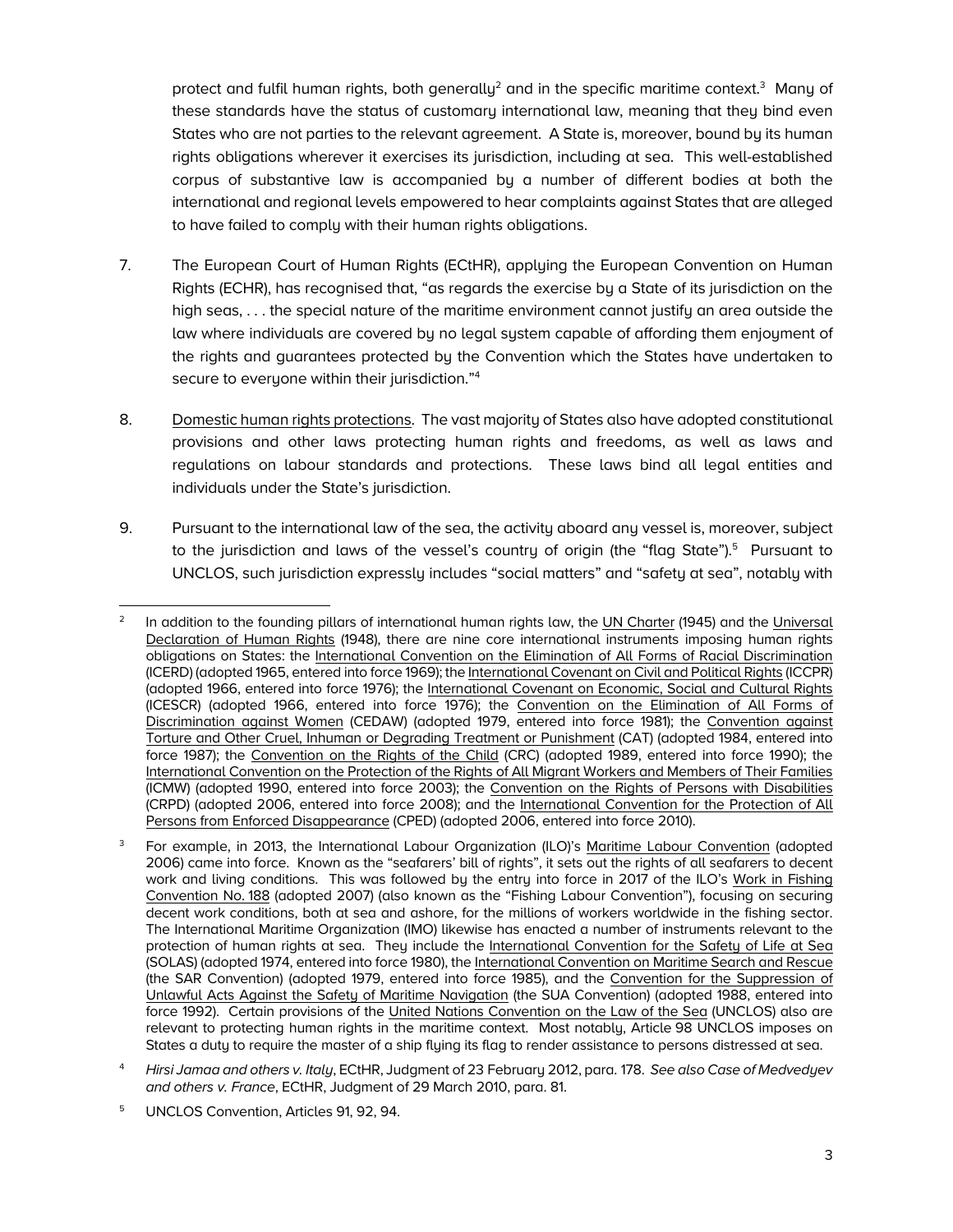regard to "labour conditions", $^6$  and the prevention and punishment of the transport of slaves. $^7$  In fact, each State has a positive duty under UNCLOS to "effectively exercise its jurisdiction and control in administrative, technical and social matters over ships flying its flag*.*"8

- 10. The inadequacy of existing protections for victims of human rights abuses at sea. Despite the existence of well-established international, regional and domestic law systems protecting human rights, the reality is that very few human rights at sea claims are ever raised by victims. Among the possible obstacles to note are the following:
	- *Identification of abuses*. In practice, it is very difficult for a coastal State to enforce its laws on a vessel that is merely passing through that State's territorial waters, or for a flag State to monitor behaviour on its vessels spread far and wide across the seas without effective means of enforcement;
	- *Identification of abusers*. The identity of the party or parties with ultimate responsibility for human rights abuses occurring at sea is not always clear-cut. For example, a bulk carrier navigating from Shanghai to Rotterdam may fly a Marshall Island flag, be owned by a company registered in Greece, be managed by a shipping company registered in Norway, employ a crew of Poles and Filipinos and engage a Chinese security force dispatched by a firm operating from Canada and registered in Djibouti;
	- *Lack of accessibility and partiality of existing fora*. Human rights violations often occur within the jurisdiction of places where the national courts are dysfunctional, corrupt, or politically influenced. Such bias, or appearance of bias, not only discourages victims from pursuing human rights claims in the first place, but also reduces victims' chances of obtaining redress in any proceedings that are actually brought;
	- *Practical barriers*. National judges may lack the training, expertise and resources necessary to deal with human rights issues. A victim may also be confronted with the need to interact with a legal system with which he or she is not familiar, and in a language that he or she does not understand. These issues, as well as a lack of resources and geographical distance, may prevent victims from ever raising their claims;
	- *Procedural hurdles*. At the international level, the admissibility of individual claims is subject to a number of procedural requirements. For example:
		- o Individual claims often are not permitted unless the Respondent State recognises the competence of a given treaty body, or is a party to the protocol allowing individual claims before these bodies:<sup>9</sup>

 <sup>6</sup> UNCLOS Convention, Articles 94(3).

<sup>7</sup> UNCLOS Convention, Article 99.

<sup>8</sup> UNCLOS Convention, Article 94(1).

<sup>&</sup>lt;sup>9</sup> Such is the case, for example, with those treaty bodies set up to monitor compliance with the core UN human rights treaties, and the African Court of Human Rights (save for citizens of the nine countries that have made an optional declaration recognising the competence of the Court to receive cases from non-governmental organisations and individuals).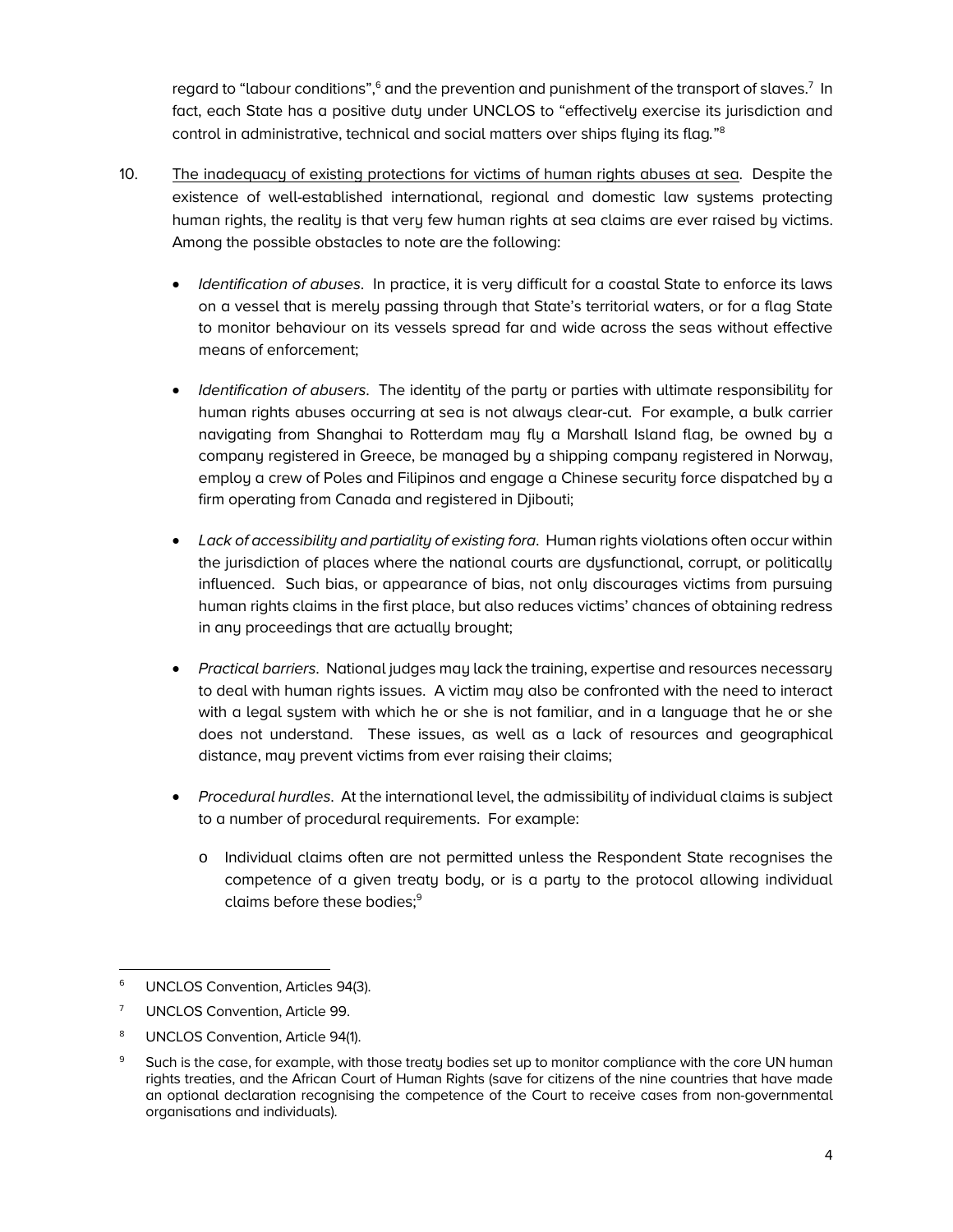- o Often, the individual claimant must first have exhausted his or her domestic remedies.<sup>10</sup> This requirement reflects the belief that a State must first be afforded the opportunity to redress an alleged wrong within the framework of its own domestic legal system before its international responsibility can be invoked. Typically, this entails a lengthy, resourceintensive process before domestic courts (with all the potential shortcomings referred to above);
- o Absent exhaustion of local remedies, the individual claimant must often offer proof that no adequate and effective domestic remedy was available.<sup>11</sup> Depending on the forum, this may entail e.g. a showing of lack of due process rights, or unreasonable delay. Such a showing must be made before the substantive complaint can be heard; and
- *Lack of effective remedy*. International venues for redress often lack the power to order an effective remedy, such as monetary damages, or to enforce their decisions. Many fora, such as the Inter-American Court of Human Rights, depend uniquely on State compliance.
- 11. In short, a victim's path to redress of human rights at sea violations is currently marred by numerous practical and legal hurdles, which puts any chance of an effective remedy far outside the victim's reach, while at the same time fostering a climate of impunity.

# **3. How Arbitration Could Fill the Gaps and Provide Victims a More Effective Mechanism for Redress**

- 12. An international arbitration system tailored for human rights at sea claims offers several advantages that can alleviate some of the challenges to impunity that weigh on this field:
	- Neutrality. Arbitration offers a neutral forum where traditional State-based mechanisms (judicial or non-judicial) are not always effective or trusted. An international arbitration system would not be associated with any particular foreign State, and would thus be less likely to appear vulnerable to political or strategic pressure. This would increase trust by States and private companies;
	- Flexibility. The arbitration process is significantly more flexible than court proceedings. Agreements between the parties or decisions by arbitrators (who have the power to decide many procedural matters) may help to overcome practical hurdles, such as geographical distance between the parties (e.g. victim's home country and shipping company's home office). For example, arbitral hearings may be held anywhere in the world, or even virtually. Language barriers may also be minimised by selecting as the language of the proceedings a second language common to both parties, or the language of the victim, with translators and interpreters used for written evidence or oral testimony. In making such decisions, arbitral tribunals are concerned to ensure equality of arms between the parties;

 $\overline{a}$ Such is the case, for example, with those treaty bodies set up to monitor compliance with the core UN human rights treaties, the Human Rights Council, the European Court of Human Rights, the Inter-American Commission on Human Rights, and the African Commission on Human and Peoples' Rights.

<sup>&</sup>lt;sup>11</sup> Such is the case, for example, with those treaty bodies set up to monitor compliance with the core UN human rights treaties, the Human Rights Council, the European Court of Human Rights, the Inter-American Commission on Human Rights, and the African Commission on Human and Peoples' Rights.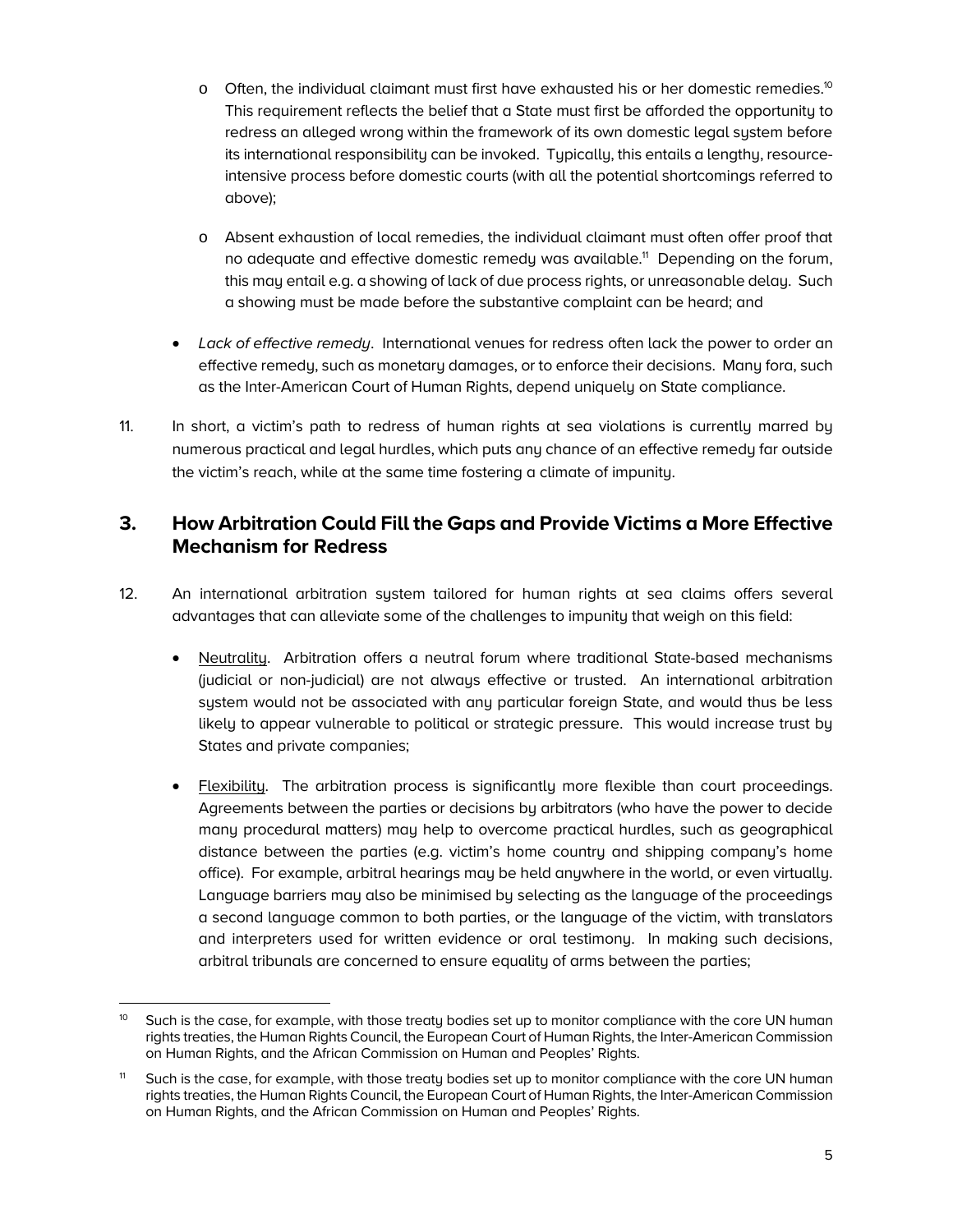- Familiarity. The widespread use of arbitration among States and businesses would further foster effective implementation and use. A notable recent development was the publication of the Hague Rules on Business and Human Rights Arbitration, "a set of procedures for the arbitration of disputes related to the impact of business activities on human rights."12 The Hague Rules are substantially based on the Arbitration Rules of the United Nations Commission on International Trade Law ("UNCITRAL"), with specific provisions tailored for use within the human rights context, e.g. on the gathering of evidence and witness protection;<sup>13</sup>
- Specialisation. Unlike in the domestic court systems of many States, where judges are rarely (if ever) specialised in human rights matters, the parties to a human rights at sea arbitration would have the opportunity to select arbitrators with specific expertise in international human rights and/or maritime matters;
- Compliance and risk management strategy. For companies, consenting to international arbitration of human rights at sea matters offers an effective human rights compliance and risk management strategy, and can assist companies to meet their responsibilities under the 2011 UN Guiding Principles on Business and Human Rights both to respect human rights (Pillar II) and to provide a remedy to victims of human rights abuses by businesses (Pillar III). Likewise, for States, encouraging, facilitating or even prescribing arbitration of human rights at sea disputes offers a means of compliance with duties assumed under international instruments;<sup>14</sup>
- Deterrence. For victims as well as for international society, the (publicised) availability of a neutral forum would encourage and promote denunciation of human rights abuses, thereby improving reporting, diminishing impunity, incentivising compliance with human rights and labour standards, and strengthening the exercise of enforcement jurisdiction by States; and
- Enforceability. The Convention on the Recognition and Enforcement of Foreign Arbitral Awards, 1958 (the "New York Convention"), is widely regarded as among the greatest advantages of international arbitration insofar as it provides for the recognition and enforcement of arbitral awards in national courts worldwide.<sup>15</sup> There is a risk, however, that human rights at sea arbitral awards may be exempt from enforcement as a result of the so called "commercial" reservation set out in Article I(3) of the New York Convention (by which

 12 City of the Hague and Center for International Legal Cooperation, *The Hague Rules on Business and Human Rights Arbitration*, December 2019, Introductory Note, p. 3.

<sup>13</sup> *See* City of The Hague and Center for International Legal Cooperation, *The Hague Rules on Business and Human Rights Arbitration*, December 2019, Preamble, Article 6(f).

<sup>14</sup> This includes, for example, ILO Member States' duties under the Maritime Labour Convention, which requires each Member to ensure that its laws or regulations provide avenues for victims to seek redress for breaches of their Convention rights. *See* Maritime Labour Convention, Article V.1 ("Each Member shall implement and enforce laws or regulations or other measures that it has adopted to fulfil its commitments under this Convention with respect to ships and seafarers under its jurisdiction."); Article V.6 ("Each Member shall prohibit violations of the requirements of this Convention and shall, in accordance with international law, establish sanctions or require the adoption of corrective measures under its laws which are adequate to discourage such violations."). Another example is the Fishing Labour Convention, Article 17 (requiring ILO Member States to adopt laws, regulations or other measures regarding, *inter alia*, "the means of settling disputes in connection with a fisher's work agreement.").

<sup>15</sup> *See* 1958 New York Convention Guide, available at http://newyorkconvention1958.org/.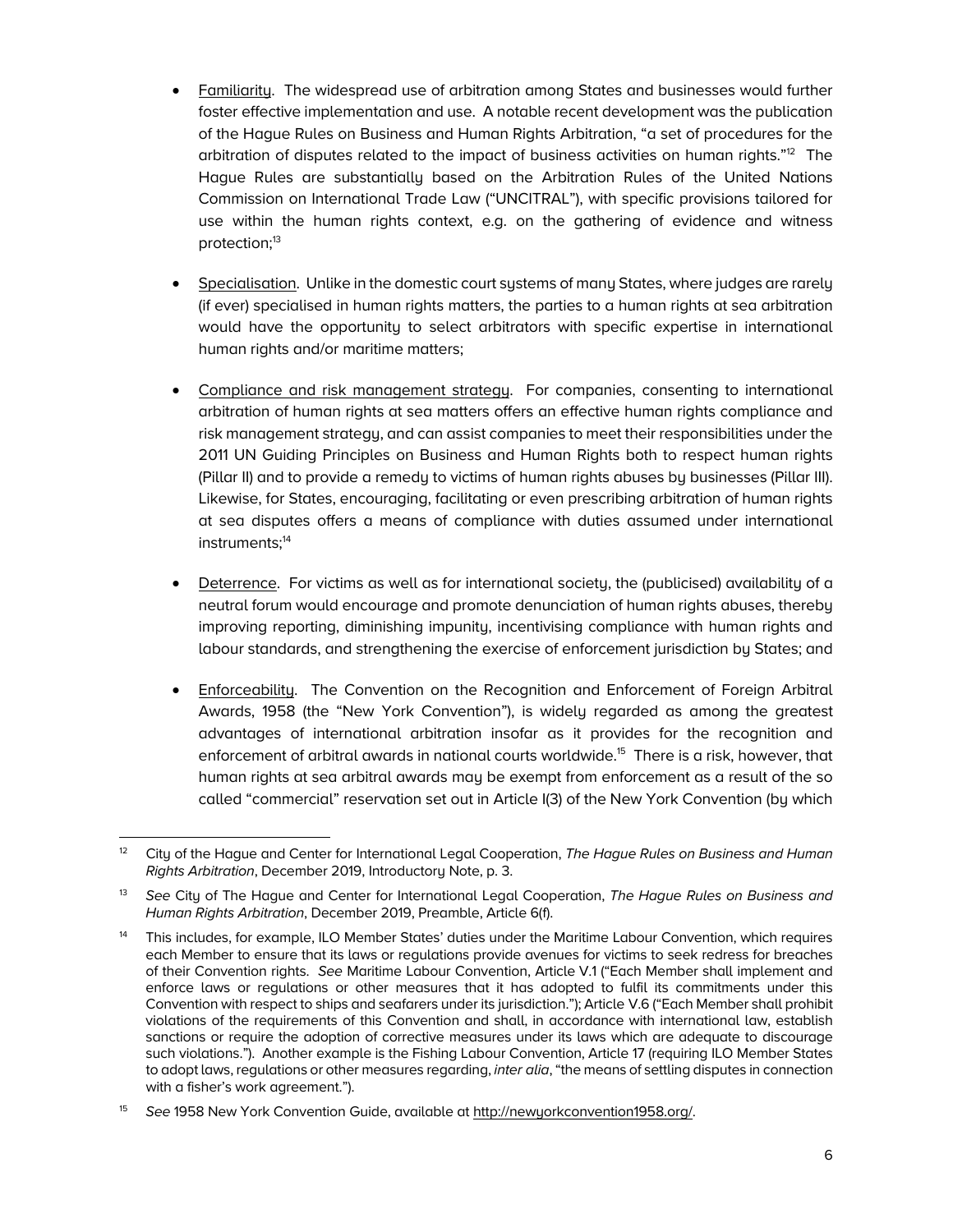a State may agree to apply the New York Convention only to disputes "arising out of legal relationships . . . considered as commercial under the national law of the State making such declaration").<sup>16</sup> Yet, such a concern should not be overstated. Of the 163 State parties to the New York Convention, only 45 have made such a declaration.<sup>17</sup> National courts have, moreover, interpreted "commercial" to encompass a wide range of legal relationships,<sup>18</sup> in keeping with the New York Convention's "pro-enforcement bias."19

13. Human rights at sea arbitration is not a silver bullet: detailed discussion with all stakeholders and rigorous analysis are required to calibrate the system optimally, including as regards transparency levels. Two central challenges pertain to securing the necessary stakeholders' consent to arbitration and to the cost burden, as arbitration in its classic form rests on party consent and is privately funded by its users. Further, while human rights arbitration is meant to address a gap in access to remedy for rights holders, it should not be considered a substitute for the existing mechanisms. Against this background, we proceed to our recommendations for a new system for arbitration of human rights at sea disputes.

## **4. Recommendations**

- 14. An arbitration-based system for addressing human rights abuses at sea could be implemented a number of ways and could take a number of different forms. In this Section, we set out our initial views as to how such a mechanism should be designed, including by identifying the essential features that would make the arbitration of human rights at sea issues most effective.
- 15. In doing so, we have focused on the principal goals driving this project, namely, to provide victims of human rights abuses at sea with access to an effective remedy and to combat impunity for the perpetrators of such abuses. Thus, as a first step, we have identified the key features that a mechanism of redress would need to have in order to serve these goals, taking into account our research on human rights abuses at sea, our assessment as to what is impeding victims' access to an effective remedy and our experience and expertise as international arbitration practitioners.
- 16. On this basis, we set out below the essential features of our proposal for a new international arbitration system for the resolution of disputes concerning human rights abuses at sea. Our view as to the functioning of this system (including certain of the discrete features described below) is also reflected in the flowchart appended to this White Paper as **Appendix 1**.

#### **a. System users: Victim v. State and Victim v. private entity**

17. The first question that arises in the development of a private system of justice is: who are the intended users?

 <sup>16</sup> New York Convention, Article I(3).

<sup>17</sup> *See* http://newyorkconvention1958.org/.

<sup>18</sup> *See* 1958 New York Convention Guide, Article I(3), available at http://newyorkconvention1958.org/.

<sup>19</sup> *See* 1958 New York Convention Guide, Article III, available at http://newyorkconvention1958.org/.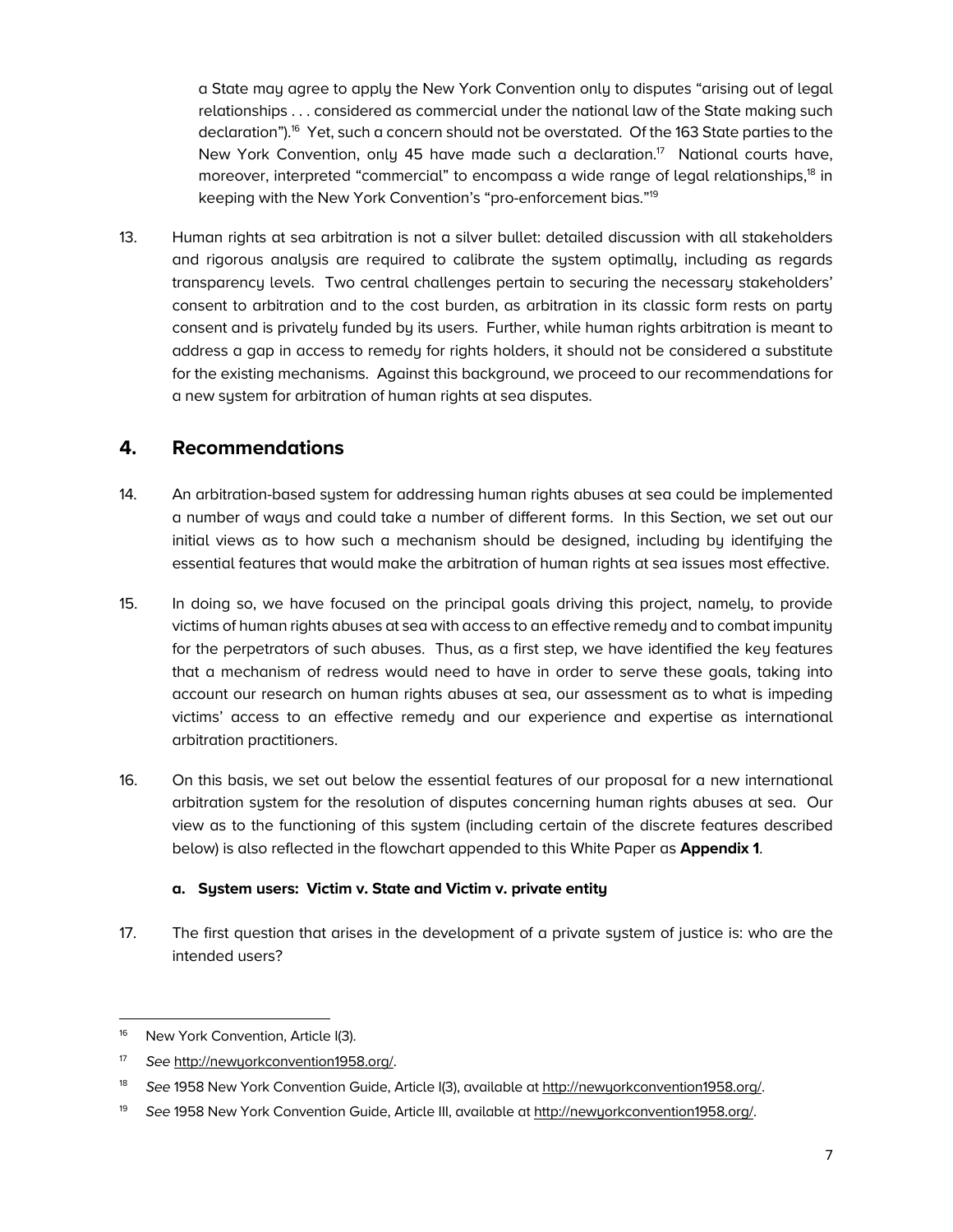- 18. Traditionally, only States have been recognised as carrying human rights obligations under international law.<sup>20</sup> However, our assessment of the human rights issues that tend to arise at sea, which include serious labour and other abuses in the seafaring, fishing and shipbreaking industries, also directly implicate businesses active in the maritime space.
- 19. Thus, to meaningfully address human rights abuses at sea, any mechanism for redress must cater for victims' claims against States as well as against private entities and individuals. The latter is not a novel concept: the idea that an individual can bring claims for human rights violations against a company is currently under development in the emerging field of business and human rights.

### **b. System users' consent to arbitration**

- 20. As arbitration is traditionally a creature of contract, it generally requires the consent of both parties for a particular dispute or type of dispute between them to be submitted to arbitration. The proposed mechanism must therefore include some modality through which the intended users can express their consent to arbitration.
- 21. With respect to States, we envisage such consent occurring in a manner similar to that which occurs in investor-State arbitration. Specifically, participating States would extend a clear, welldefined offer to arbitrate to all individuals who may have a claim for breach of a human rights obligation occurring at sea. Such offer to arbitrate could be given in the State's domestic legislation or in an international instrument, including either a treaty or a declaration. An individual can accept such offer simply by commencing arbitration proceedings (i.e. by filing an initiatory pleading).
- 22. As for private entities, we envisage them providing consent in at least two ways:
	- *First*, private entities operating at sea may make offers to arbitrate to individuals they hire or employ, within the applicable contracts; and
	- *Second*, private entities operating at sea may include in their bilateral contracts third-party beneficiary clauses (essentially an open offer to arbitrate disputes with third parties such as workers without an employment contract or invitees, which said third parties could accept in the same manner as described above for States' offers).
- 23. The extent to which States and corporations will be willing to submit to an arbitration system along the lines of what is being proposed is an entirely different question. We have not yet been able to canvass the appetite for such a system amongst expected participants (i.e. key flag and coastal / port States and corporations active in the maritime space). In any event, it is worth

 $\overline{a}$ 20 As of June 2014, the Human Rights Council, a UN body, is working on a legally binding instrument intended "to regulate, in international human rights law, the activities of transnational corporations and other business enterprises." Human Rights Council Resolution 26/9 of 26 June 2014, article 1. The open-ended intergovernmental working group has had five sessions so far, with the most recent taking place in Geneva in October 2019. The report of the fifth session is available at https://ap.ohchr.org/documents/dpage\_e.aspx?si=A/HRC/43/55.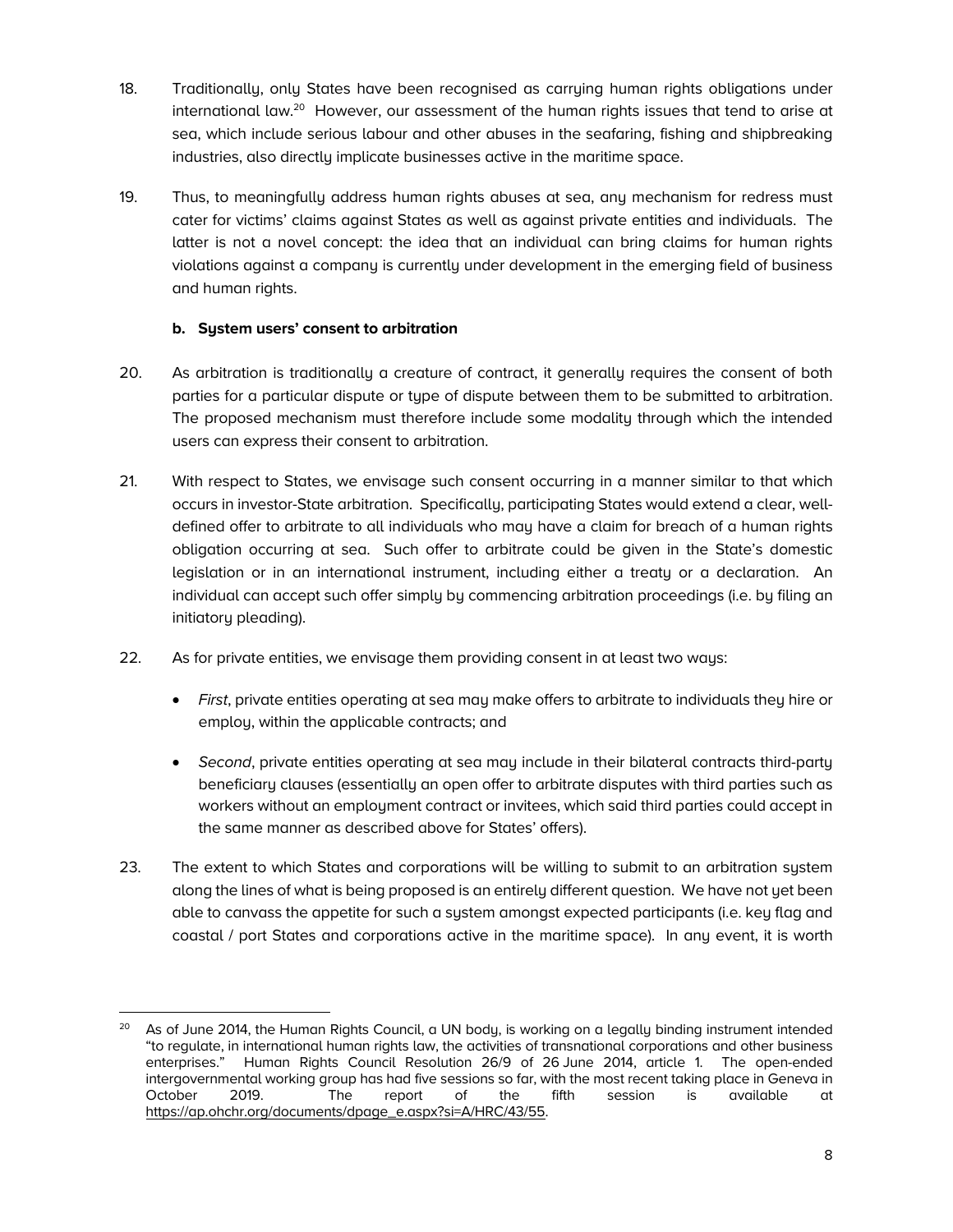exploring other ways to incentivise participation at both the State and private level. For example:

- Intergovernmental or non-governmental organisations could exert pressure on States and / or corporations to participate, for example, by singling out those with a poor human rights record;
- Flag States (in particular, open registries) could condition a private entity's access to their registries on its agreement to participate in the arbitration of human rights at sea system; or
- Similarly (though likely more difficult to implement), port States could make the use of their ports by private entities conditional on the private entity's participation.

#### **c. Sources of substantive human rights protections subject to arbitration**

24. The project presented here is focused on the procedure by which human rights victims can access an effective remedy; it does not purport to change or add to existing substantive human rights law, nor would it need to. Human rights are already protected by numerous sources of international law, including the core UN human rights treaties, as well as the body of ILO and IMO instruments setting out specific labour standards.

#### **d. Administration and oversight by dedicated institution**

- 25. We considered whether the arbitration mechanism being proposed should look more like a selfcontained system of justice (in the style of investor-State arbitration administered by ICSID), or more like *ad hoc* arbitration to be managed independently by the parties and the arbitrators.
- 26. In our view, the ICSID model is preferable, among other reasons, because it would better facilitate a number of the features we have identified as necessary (or at least highly desirable). Most notably:
	- The involvement of an institution could help reinforce the **neutrality** of the system, especially where the institution provides additional procedural safeguards to ensure the integrity of the proceedings and the resulting award (e.g. the scrutiny of awards provided by the ICC) (*see*  **item (e)** below);
	- An institution could facilitate the creation and management of a roster of **specialist arbitrators** with the training necessary to adjudicate the particular types of disputes that would come before them. While this function is not unique to institutional arbitration (indeed, the London Maritime Arbitrators Association offers a roster of specialised arbitrators without institutional arbitration), a true institution usually has more tools at its disposal to train arbitrators and scrutinise their performance; and
	- Institutional arbitration is also better equipped to promote **transparency** (*see* **item (i)** below). As a matter of practicality, an institution could be used to manage the collection and publication of case information (including arbitral awards) centrally, while also managing a set of standards for determining when information should be kept confidential.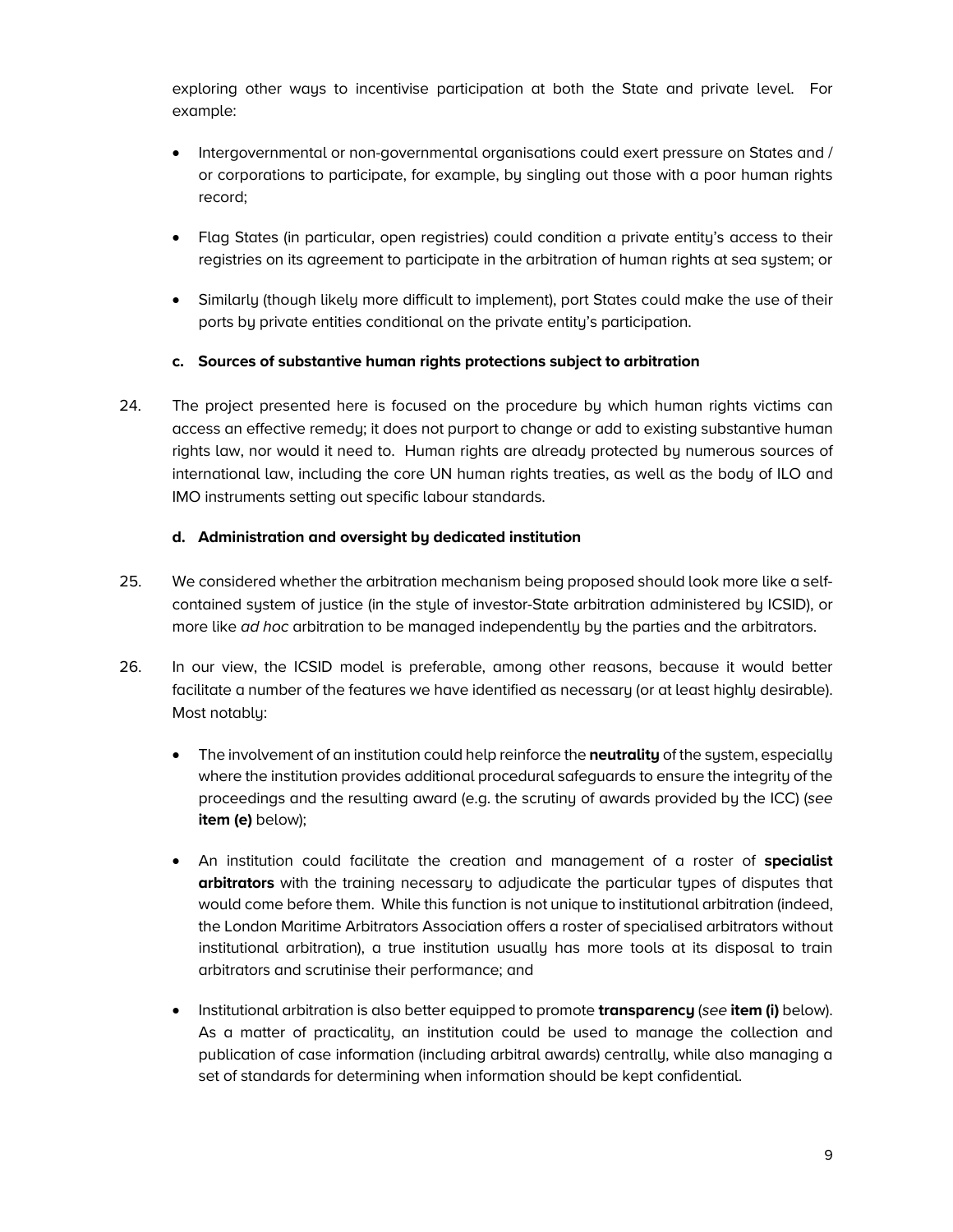#### **e. Neutrality**

- 27. As explained above, one of the main advantages international arbitration offers over judicial remedies is neutrality. Neutrality is particularly important in the human rights context given the likely inequality of arms among victims of human rights abuses and the alleged perpetrators. Thus, for arbitration of human rights abuses at sea to be most effective, victims should be able to raise their claims in a neutral venue and before an impartial panel of arbitrators:
	- With respect to neutrality of place, we would propose having the legal seat of the arbitration fixed in a location such as Paris, The Hague or Geneva that has significance as an international legal centre, and which has a reputation for neutrality; and
	- As for neutrality of the arbitral tribunal, our proposal is for a victim raising a claim concerning human rights at sea to be able to have an equal hand in appointing tribunal members.
- 28. The typical arrangement in international arbitration is for each party to appoint a single coarbitrator and for the two co-arbitrators to then agree on a tribunal president (or, failing agreement, for a designated institution or other appointing authority to make the appointment instead). At face value, this approach seems even-handed enough. It must be borne in mind, however, that this approach is only truly even-handed when both parties are operating with substantially the same knowledge. In the commercial or investor-State arbitration context, such equality of knowledge can be expected. The same may not be true where, for example, a seafarer has raised a sexual assault claim against his employer, a global shipping company.
- 29. Taking into account the inequality of knowledge and bargaining power among the likely parties in the human rights at sea arbitration context, it may be preferable to have either a single arbitrator, or panel of three arbitrators appointed by the institution. This possibility should be explored further, including through case studies from similar contexts, to the extent available.

#### **f. Active roster of specialist arbitrators**

- 30. Arbitrators handling disputes about human rights violations at sea will face a mix of issues that is singularly complex and delicate. The human rights aspect of these disputes will undoubtedly invoke strong public interest and could very well raise exceptionally sensitive issues involving extreme trauma, human suffering and the like. At the same time, the 'at sea' element has the potential of bringing into the mix any number of the distinctly marine issues that have kept maritime arbitration such a highly specialised (and somewhat esoteric) form of dispute resolution.
- 31. For these reasons, a key component of the human rights at sea arbitration system we are proposing is the development of a deep roster of specialist arbitrators, including those who are trained in some or all of the following disciplines:
	- International human rights law;
	- International labour law (in particular, in the maritime context); and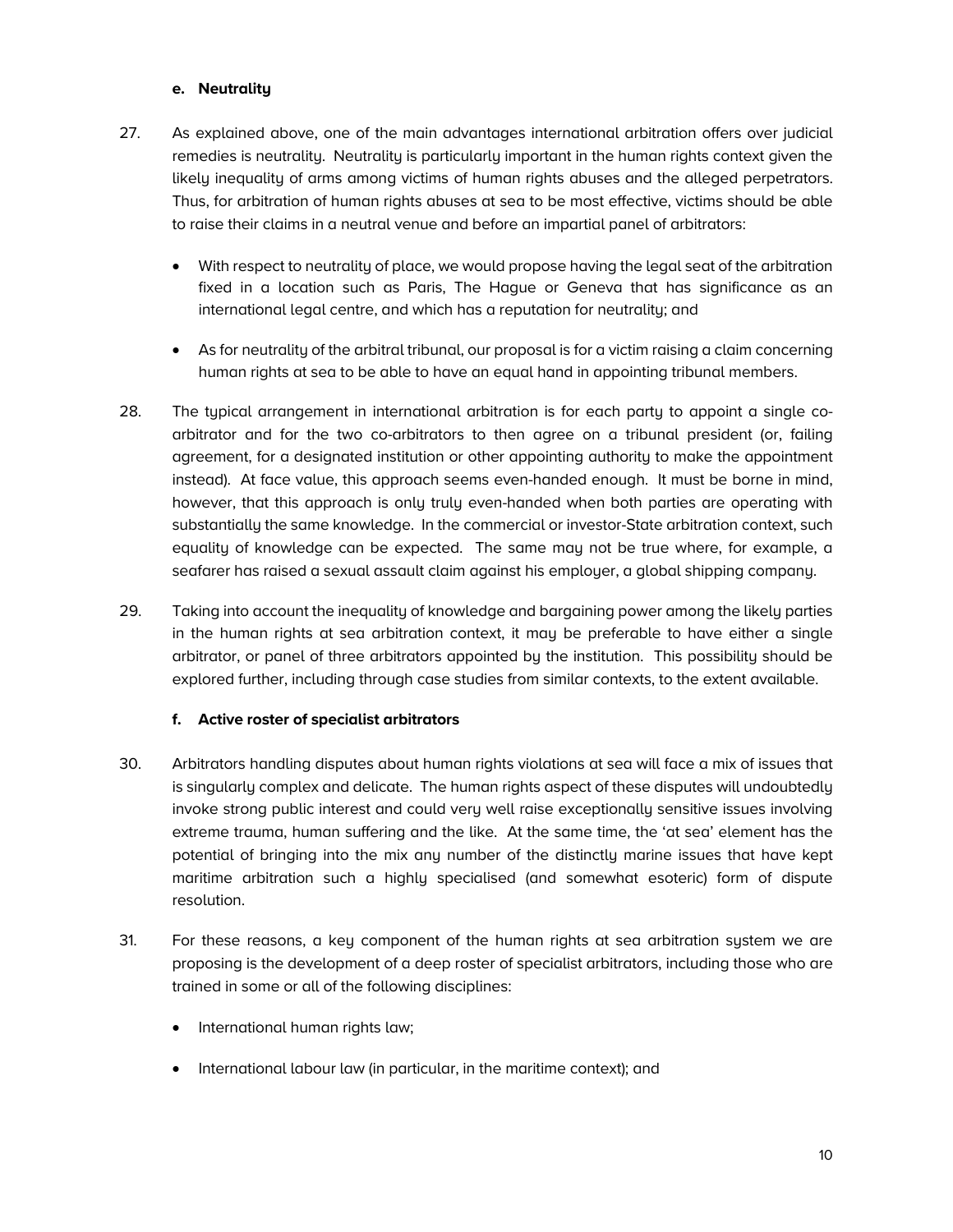- Human psychology, including the possible effects of psychological trauma on a person's ability to participate in legal proceedings.
- 32. As noted above, we envisage this group of specialist arbitrators being identified (or trained to the extent necessary / possible) and managed by an active arbitration institution akin to ICSID or the ICC.

### **g. Specialised arbitration rules**

- 33. For similar reasons, the arbitration of disputes concerning human rights at sea should be subject to specially tailored procedural rules that are able to take account of (and cater for) the unique characteristics of the parties and their disputes.
- 34. However, we do not consider it necessary to develop a new set of arbitral rules entirely from scratch. In our assessment, the recently published Hague Rules on Business and Human Rights Arbitration (the "Hague Rules") provide a promising starting point, as they are specifically designed to address many of the same concerns that arise in the human rights at sea context. This is apparent from the Preamble to the Hague Rules, which refers, among other things, to:
	- "The potential imbalance of power" that may arise in business and human rights disputes;
	- "The public interest in the resolution of such disputes, which may require, among other things, a high degree of transparency of the proceedings and an opportunity for participation by interested third persons and States";
	- "The importance of having arbitrators with expertise appropriate for such disputes and bound by high standards of conduct"; and
	- "The possible need for the arbitral tribunal to create special mechanisms for the gathering of evidence and protection of witnesses."21
- 35. Of course, appropriate adjustments and adaptations would need to be made to the draft procedural rules, among other reasons to take account key differences between the type of arbitration contemplated by the Hague Rules and human rights at sea arbitration, in particular, the fact that the latter would involve claims against States as well as private entities.

### **h. Accessibility of system to victims**

- 36. In order for a mechanism of redress to improve a victim's access to an effective remedy, the mechanism itself must be accessible in at least two respects: it must be visible (i.e. known) to the victim, and it must be possible for the victim to access as a matter of practicality.
- 37. With respect to visibility and knowledge, we envisage victims of human rights abuses at sea being able to rely on *pro bono* assistance from a non-governmental organisation. As reflected in the flowchart at Appendix 1, this assistance would involve reviewing the victim's complaint to

 $21$ 21 City of The Hague and Center for International Legal Cooperation, *The Hague Rules on Business and Human Rights Arbitration*, December 2019, Preamble, Article 6.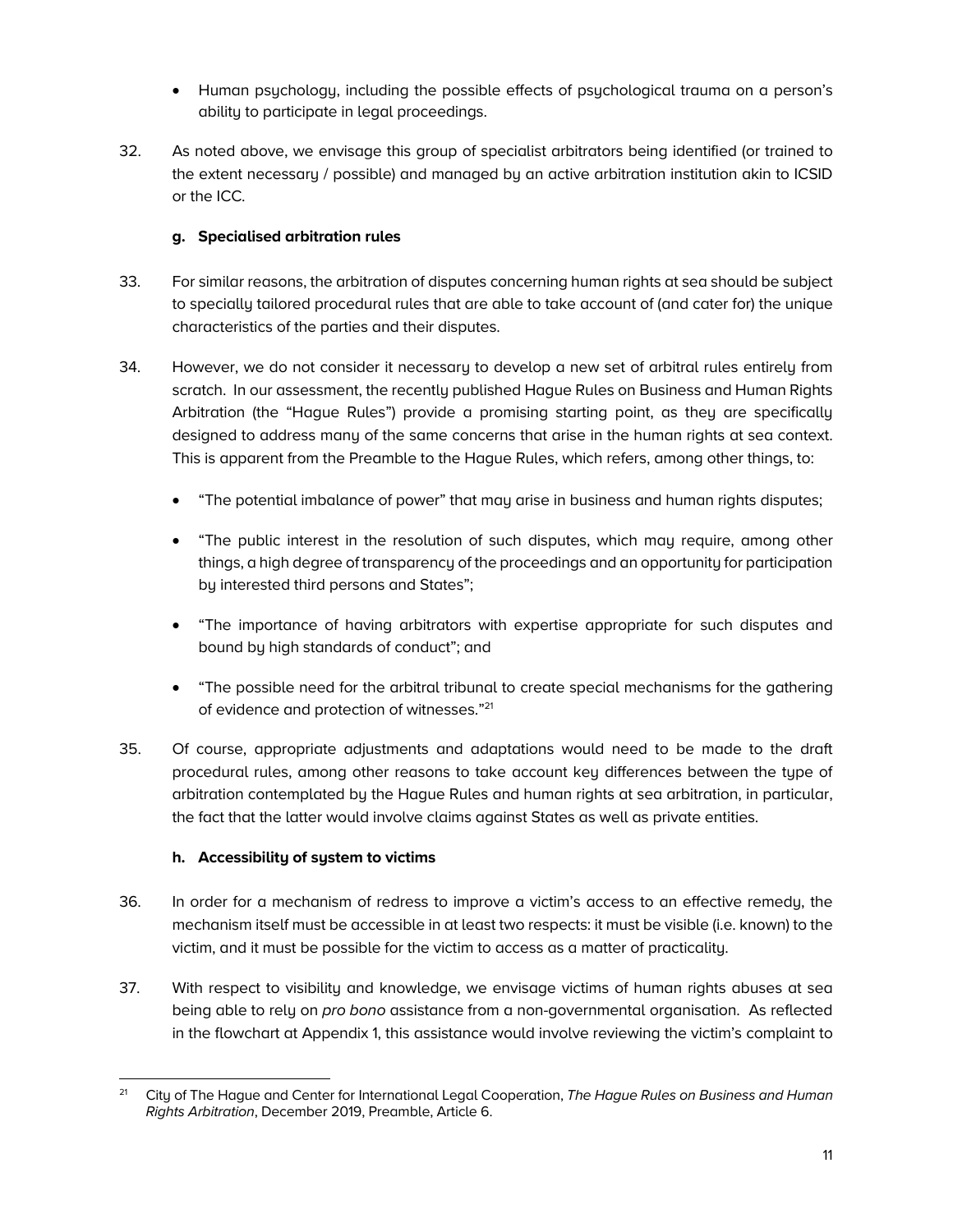determine what course(s) of action might be available and then assisting him / her accordingly. The principal aim of such assistance would be to equip the victim with the knowledge he / she will require to pursue his / her rights; it would not be legal counsel, but should at least include advice as to where and how affordable counsel can be obtained.

- 38. As to the need for access as a matter of practicality, the system being proposed should be efficient and affordable. Optimally, the system would be supported by external donors as well as by counsel, arbitrators, translators, court reporters and other service providers who are willing to donate some of their services on a *pro bono* basis.
- 39. In any event, the system should be structured such that overall costs are kept to a minimum. To that end, it may be worth considering adopting aspirational / default timelines for the issuance of a final award, page limits on written submissions, procedures for the conduct of virtual / remote hearings, limits on the printing of hard copy documents and other checks on waste, etc.

#### **i. Transparency**

40. There is a strong public interest in the resolution of human rights disputes, which militates in favour of information about such disputes (and indeed, the result as reflected in the final award) being made available to the public. Thus, we would propose for the default position in human rights at sea arbitration to be transparency (i.e. that oral hearings and final awards are public unless both parties agree otherwise), subject to any overriding concerns of safety or privacy that may require certain information to be kept confidential.

#### **j. Enforceability of awards**

- 41. As noted above, a possible barrier to use of the New York Convention as a means of enforcing human rights at sea arbitral awards is the so-called "commercial" exception to recognition and enforcement. We would propose to address this difficulty by having it dealt with in States' offers of consent to human rights at sea arbitration, specifically, by having States include in their offers of consent language reflecting their agreement and expectation for the New York Convention to apply. This could result in States being estopped from arguing that the New York Convention cannot apply to human rights at sea arbitral awards. With that said, there would always remain some risk that a court called upon to recognise and enforce such an award could raise the point *sua sponte*.
- 42. There is at least one other way of dealing with the difficulty posed by the New York Convention's reference to "commercial" arbitration: the need for reliance on the New York Convention could be circumvented altogether by establishing a fully self-contained dispute resolution system like that provided for under the ICSID Convention, in which awards are self-enforceable in any ICSID Contracting State. However, this would involve the conclusion of a multilateral treaty like the ICSID Convention, which we consider to be difficult to achieve in the short- to medium-term (if at all).

\* \* \*

43. While presented at a high level and in preliminary form, it is hoped that the proposals set out above mark the start of a much-needed discussion as to concrete steps that can be taken to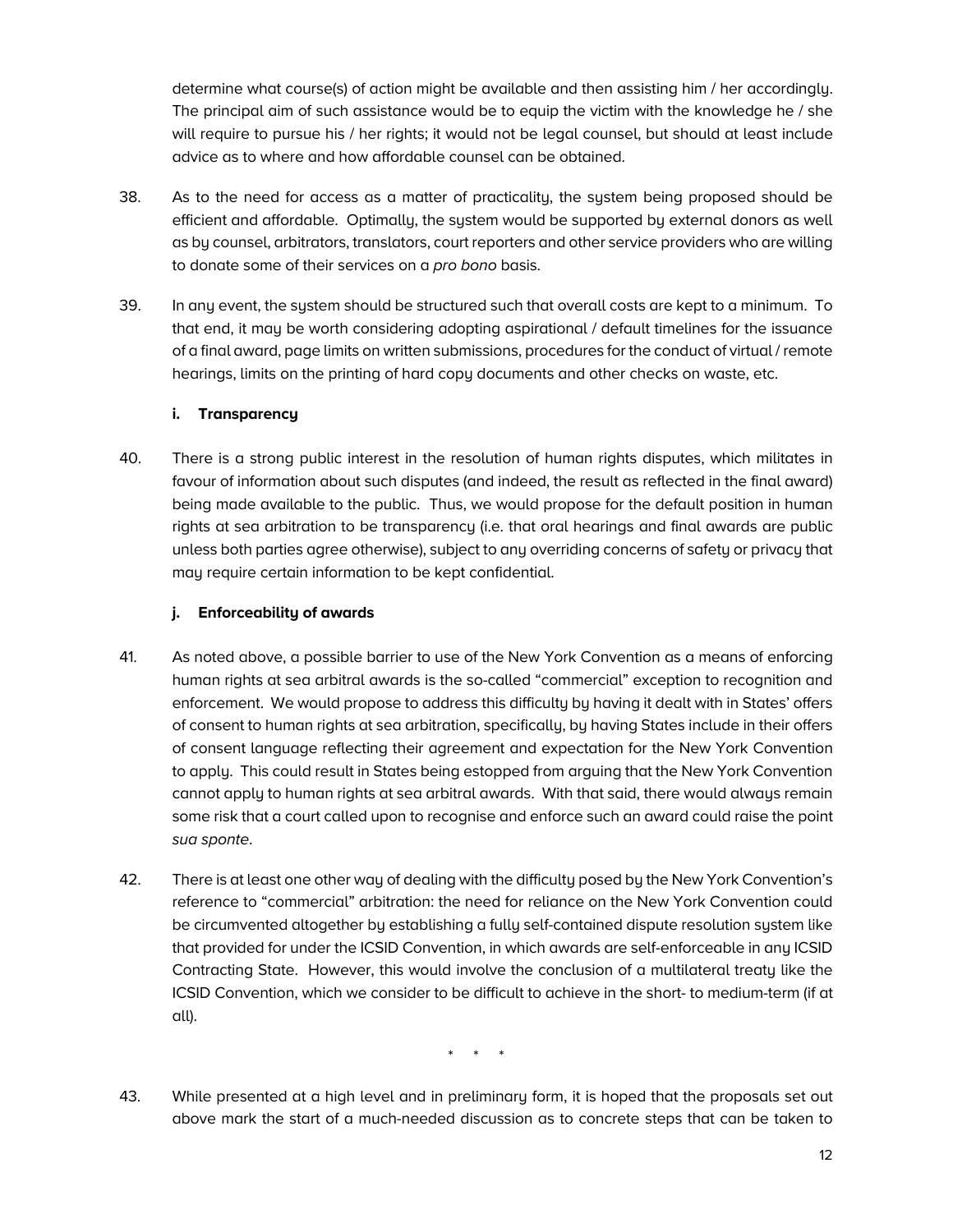provide victims of human rights abuses at sea with access to an effective remedy. The time for this discussion is now: it is profoundly disturbing that human rights at sea still do not receive anything close to adequate protection despite the well-established body of international, regional and domestic human rights law and mechanisms available to remedy human rights abuses occurring within States' borders.

44. Above all else, the hope is that the recommendations set out in Section 4 will serve as a foundation for the continued development and, ultimately, implementation of an arbitrationbased system for the resolution of disputes concerning human rights abuses at sea. Where there are differences in view as to the best way forward, we are eager to hear them, confident that such dialogue will help steer this project in the right direction, making it stronger and more robust at every turn. To that end, we welcome any questions or comments, which should be sent to the contacts listed below. In the meantime, we look forward to taking this project forward and to announcing the next stages of development as they occur.

**David Hammond, Esq., CEO, Human Rights at Sea:** david.hammond@humanrightsatsea.org

**Yas Banifatemi, Partner, Shearman & Sterling LLP:** ybanifatemi@shearman.com

**Alex Marcopoulos, Counsel, Shearman & Sterling LLP:** amarcopoulos@shearman.com